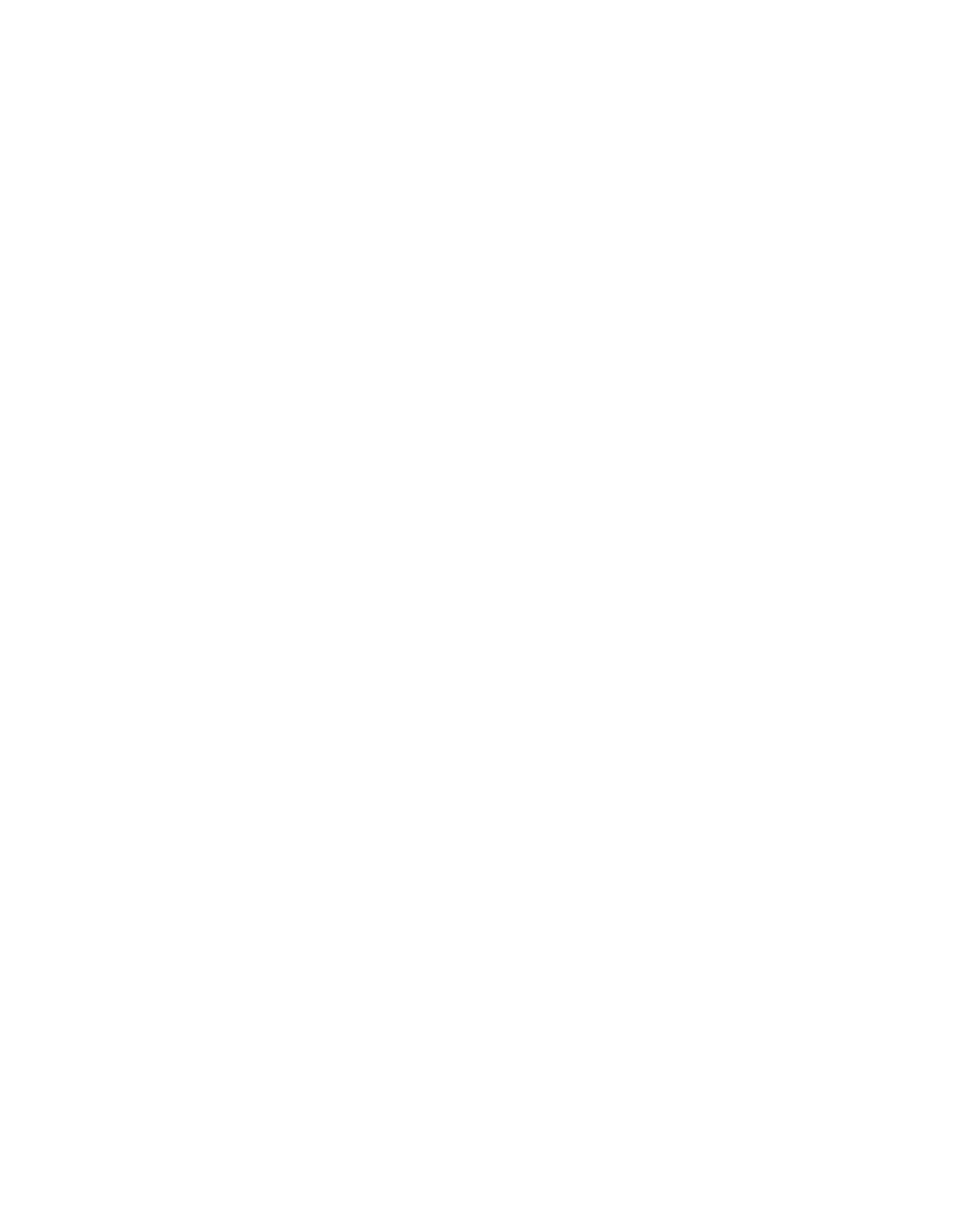# INTERNATIONAL MONETARY FUND AND INTERNATIONAL DEVELOPMENT ASSOCIATION

# REPUBLIC OF SENEGAL

# **POVERTY REDUCTION STRATEGY PAPER— SECOND ANNUAL PROGRESS REPORT JOINT STAFF ADVISORY NOTE**

Prepared by the Staffs of the International Monetary Fund and the International Development Association

Approved by Saul Lizondo and Adnan Mazarei (IMF) and Gobind Nankani and Danny Leipziger (IDA)

November 11, 2005

#### **I. OVERVIEW**

1. **Senegal's poverty reduction strategy paper (PRSP), covering 2003–05, was distributed to the Executive Boards of IDA and the IMF in October 2002, after endorsement by the Presidential Council in July 2002.** The joint staff assessment concluded that Senegal's PRSP provided an adequate framework for fighting poverty and endorsed its four pillars: (i) wealth creation; (ii) capacity building and the provision of basic social services; (iii) improving the living conditions of vulnerable groups; and (iv) monitoring and evaluation.2 The PRSP was welcomed by the Executive Boards in December 2002. Senegal's first annual PRSP Progress Report<sup>3</sup> was reviewed in a joint staff advisory note in December 2004.<sup>4</sup>

2. **Senegal's second annual PRSP Progress Report (hereafter the Report) covers the implementation of the PRSP during 2004 and examines prospects for 2005.** The staffs note that the authorities made some progress in addressing some of the major

 $\overline{a}$ 

<sup>1</sup> www.imf.org, www.worldbank.org: Senegal–Poverty Reduction Strategy Paper, 2002.

 $^{2}$  www.imf.org, www.worldbank.org: Senegal–Poverty Reduction Strategy Paper-Joint Staff Assessment, December 2, 2002.

<sup>3</sup> www.imf.org, www.worldbank.org: Senegal–Poverty Reduction Strategy Paper Progress Report, March 2004.

<sup>4</sup> www.imf.org, www.worldbank.org: Senegal–Poverty Reduction Strategy Paper-Annual Progress Report Joint Staff Advisory Note, December 6, 2004.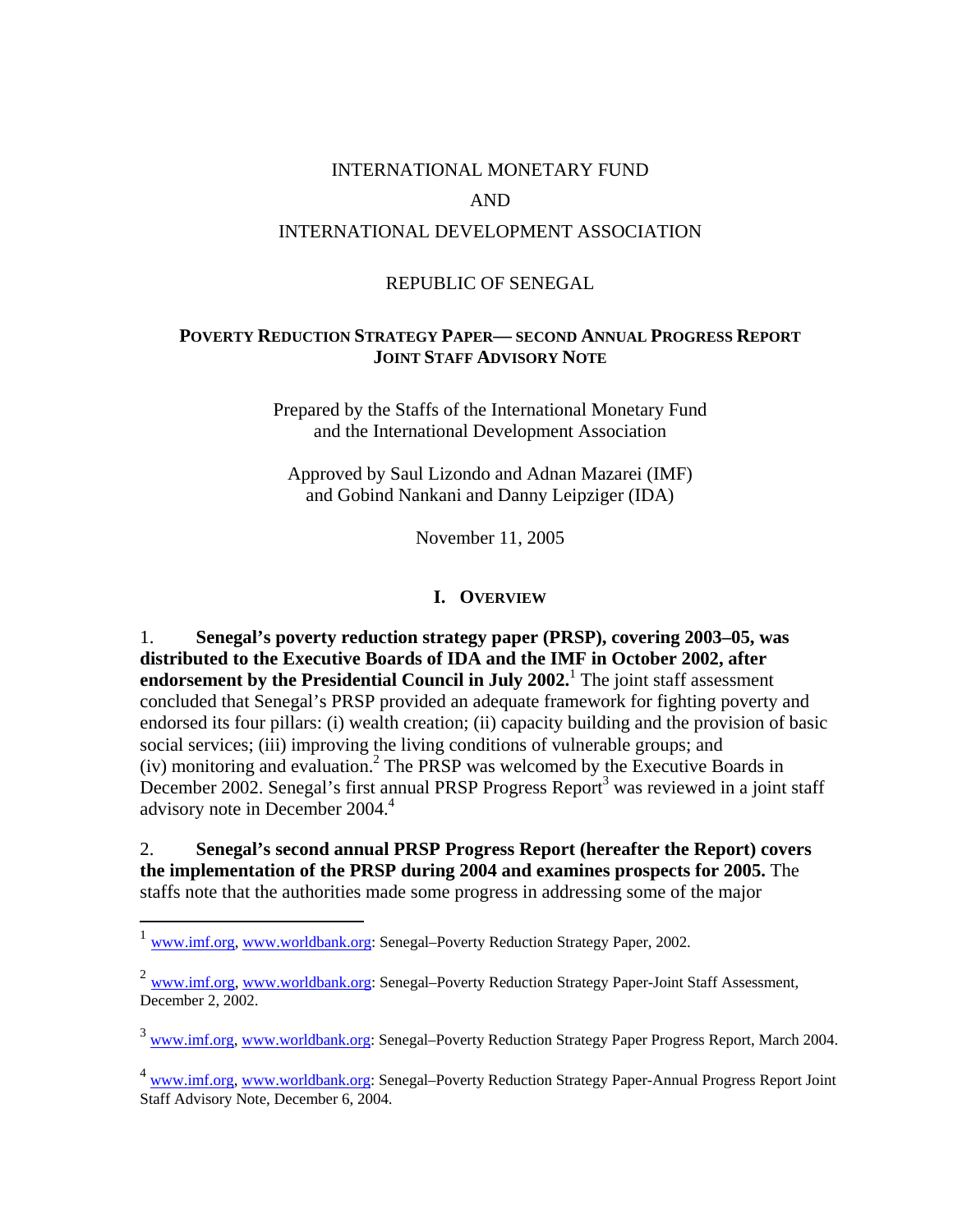methodological shortcomings that were identified in the first JSAN: (i) they developed a detailed analysis of the linkages between the allocation of resources within the budget and the PRSP priority sectors; (ii) they identified and used a series of quantitative indicators to monitor progress over time; and (iii) they strengthened the participatory process with donors, civil society, local governments, and the private sector, most notably during the evaluation and preparation of the Report.

3. **The Report acknowledges the uneven implementation of the PRSP in 2004 and highlights persistent weaknesses in key areas.** It takes note of the progress realized in strengthening the first pillar with appropriate macroeconomic policies, improvements in the investment climate through tax, regulatory and administrative reforms, and structural reforms in the groundnut sector. Yet, it also recognizes that further progress is needed to foster a sustained rise in private investment and exports. Concerning the second pillar, the Report points to progress in health and education, but at a pace (especially in health) that might not be sufficient to attain the MDGs. The authorities also emphasize their need to consolidate fiscal transparency as well as strengthen internal and external budgetary controls. Regarding the protection of vulnerable groups, they report that increasing funds were allocated to support children and women but that there were gaps in programs supporting handicapped and elderly as well as the development of infrastructure benefiting the poorest segments of the population. The authorities have started to address these deficiencies in the course of 2005, paving the way to a new three-year PRSP to be ready in early 2006.

# **II. PROGRESS WITH POVERTY REDUCTION POLICIES AND PROGRAMS**

#### **A. Macroeconomic Policies**

4. **The Report indicates that the authorities continued to implement appropriate macroeconomic policies in 2004.** Despite rising petroleum prices and the adverse consequences of the locust invasion, the government maintained its focus on enhancing revenue mobilization and a tight control on current expenditure, while allowing for further increases in capital and pro-poor spending. Supported by this fiscal stimulus and a moderate easing of monetary conditions by the Central Bank of West African States, real GDP growth exceeded 6 percent, with the telecommunication and construction sectors as best performers. Inflation remained subdued, with the annual average CPI rising by about 0.5 percent. In spite of the increase in the price of oil, the external current account deficit (including grants) stabilized at about 6.7 percent of GDP, as private remittances grew.

5. **The fiscal stance remained consistent with the authorities' goal of preserving debt sustainability even though the overall fiscal deficit increased to 3.3 percent of GDP in 2004.** This fiscal weakening reflected mainly an increase in capital expenditure and a deterioration of the balance of selected public sector entities. Capital spending financed externally, in particular, increased by about 0.7 percent of GDP, as donors simplified disbursement procedures and a number of projects reached peak activity.

6. **Looking forward, it is crucial to achieve better public expenditure management to ensure the efficiency of additional investment spending.** Further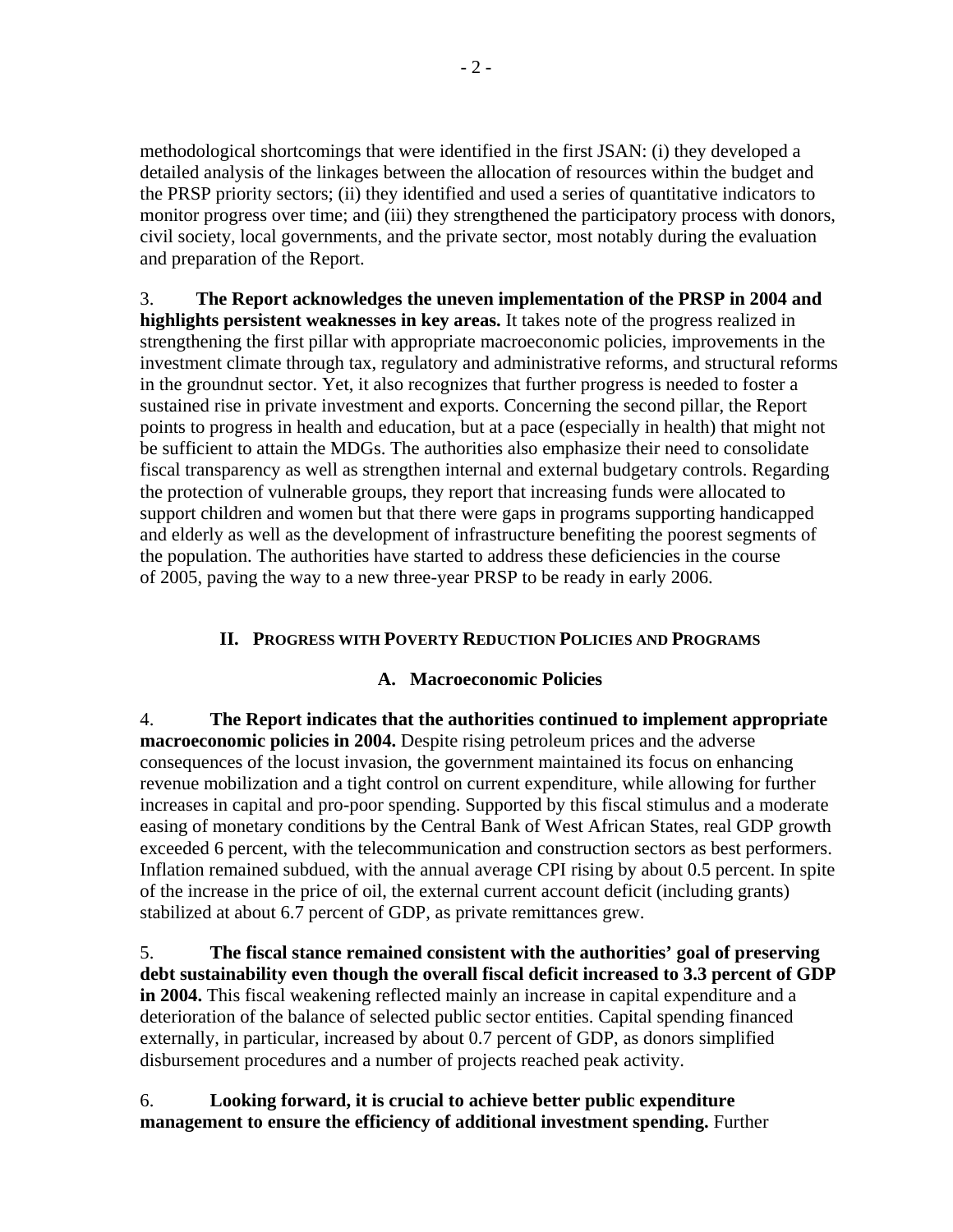increases in capital outlays (which have grown from 7 percent of GDP in 2001 to more than 10 percent of GDP in 2004) need to be accompanied by better investment planning, evaluation—including thorough feasibility analysis for large projects—and monitoring to raise the productivity of investment. Stricter enforcement of procurement rules, including by autonomous expenditure-executing agencies, is also necessary to improve the efficiency of public spending.

# 7. **The next PRSP should continue to be based on realistic growth assumptions.**  Based on the IMF staff estimates, the growth performance expected for 2003–05 (about 5.9 percent on average) under current policies will fall short of the middle-case growth PRSP scenario of the 2002 PRSP (6.5 percent on average over the same period) and the trend growth of about 7 percent needed to reach the Millennium Development Goal (MDG) of halving poverty by 2015. In response, the authorities have launched an accelerated growth strategy, which aims at increasing annual real GDP growth beyond 7 percent (see paragraph on policies to promote wealth creation). Until this strategy starts to bear fruit, the staffs recommend that the authorities continue to program their financial policies based on more conservative growth scenarios, and maintain their efforts to mobilize domestic resources at a level consistent with their medium-term priority investment program.

# **B. Poverty Reduction**

8. **While updated poverty data are not available in the Report, there are indications that poverty continued to decline in 2004.**<sup>5</sup> In the absence of new household surveys, the government estimates that the incidence of poverty was reduced from about 57 percent in 2001 to 54 percent in 2004.<sup>6</sup> However, the Report does not fully spell out the policy implications of the concentration of poverty in rural areas, which may require greater financial resources for local governments to carry out in full the functions for which they have been made responsible by law since 1996. The mechanics for transferring resources from the central government to local governments is inefficient and needs to be made simpler and more predictable. Also, significant training and capacity building at the local levels will be required so that the central government will feel confident that the transferred financial resources will be well used. Lastly, an effort should be made to enhance the development of new private activities in the regions, especially small and medium firms, through improved access to credit and commercial information.

-

<sup>&</sup>lt;sup>5</sup> The most recent comprehensive analysis of poverty in Senegal—based on data from the household survey of 2001/02—suggested that the share of the population living in poverty decreased from 67.9 percent in 1994 (61.4 percent of households) to 57.1 percent in 2001 (48.5 percent of households). (See IMF Country Report No. 05/114, page 51 and IMF Country Report No. 05/115, paragraph 13).

<sup>&</sup>lt;sup>6</sup> Poverty indicators are projected according to estimated elasticity parameters and the observed growth of real GDP per capita. The projection assumes constant elasticity of poverty reduction to growth and inequalities since 1994.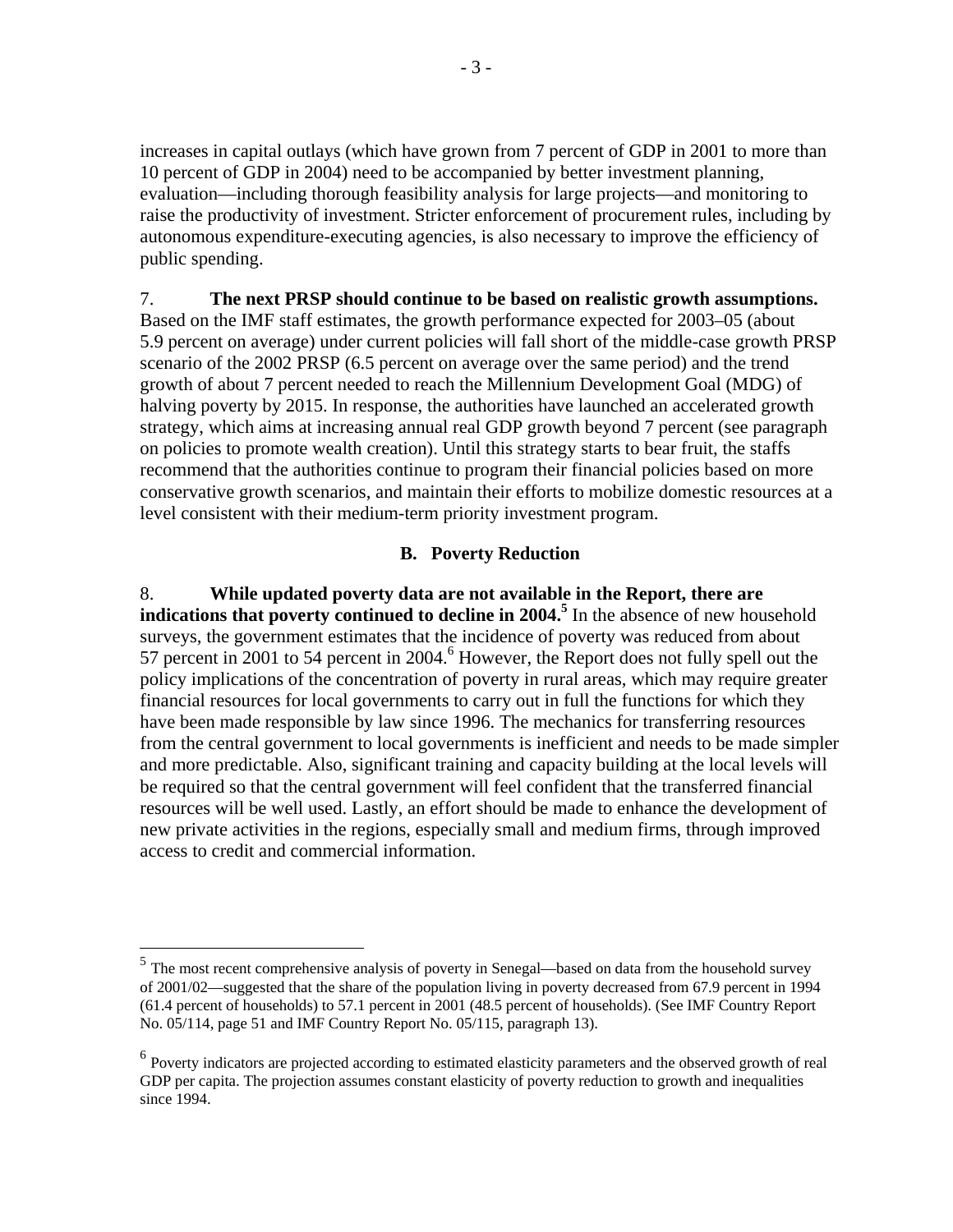## **C. Sectoral Policies**

#### **Policies to promote wealth creation**

9. **Building on recommendations from the Presidential Investors' Councils, the authorities have improved the business environment by streamlining regulations concerning business registration and taxation**. The National Assembly adopted reforms that simplify the corporate income tax and investment codes in January 2004. The tax basis was widened by abolishing several tax exemptions, and for small enterprises a single tax was introduce to replace the income tax, the value-added tax, patent contributions, and social security charges. The new investment code streamlined the system of investment incentives and broadened the scope of sectors eligible to these incentives to take account of PRSP priorities.

10. **The Report notes that, in its effort to promote wealth creation, the government achieved significant progress in the groundnut and electricity sectors.** After two failed privatization attempts in 1995 and 1999, in March 2005 the authorities sold the groundnut processing and vegetable oil refining company (SONACOS) to the only bidder that made an offer. The government also suspended an import tariff on refined vegetable oil, in order to foster competition in the sector and reduce the price of a key staple for the poor. In the electricity sector, the government concluded the process of selecting a private independent producer (PIP) to increase generation capacity by 60MW (equivalent to about 13 percent). The contract was signed in February 2005 and the increase in production capacity is expected to come on stream in the latter half of 2006. The report, however, does not fully spell out the implications of these reforms for poverty, which should be encouraged in the next PRSP and progress reports.

11. **The Report emphasizes the growing attention paid to the PRSP first pillar by the government, and in particular, the development of an Accelerated Growth Strategy (AGS).** To accelerate growth, the government has selected five clusters with substantial growth potential, labor intensity, and external competitiveness: agriculture and agroindustries, fishing and fishing industries, tourism-art crafts and cultural industries, textile and clothing industries, and electronic customer support (ECS) services. The strategy consists of identifying growth constraints and implementing action plans to address them in close collaboration with enterprises active in each sector. The government adopted a roadmap describing the institutional framework and the timetable for the steps needed to allow implementation of the AGS by early 2006.

12. **Raising economic growth to a higher sustained level will require further progress with policies associated to the first PRSP pillar.** Such an effort is vital to boost private sector activities, investment and exports, and reduce the vulnerability of the Senegalese economy to external shocks. Further reforms are required in the electricity sector such as applying the new formula for setting electricity prices, which better reflects SENELEC's cost structure. The decision to cut electricity prices by 5 percent, in October 2004 in spite of the sharp rise in oil prices, weakened SENELEC's financial performance, thereby reducing the attractiveness of this key sector to potential investors. There is also a need to improve policies toward small groundnut producer—who are among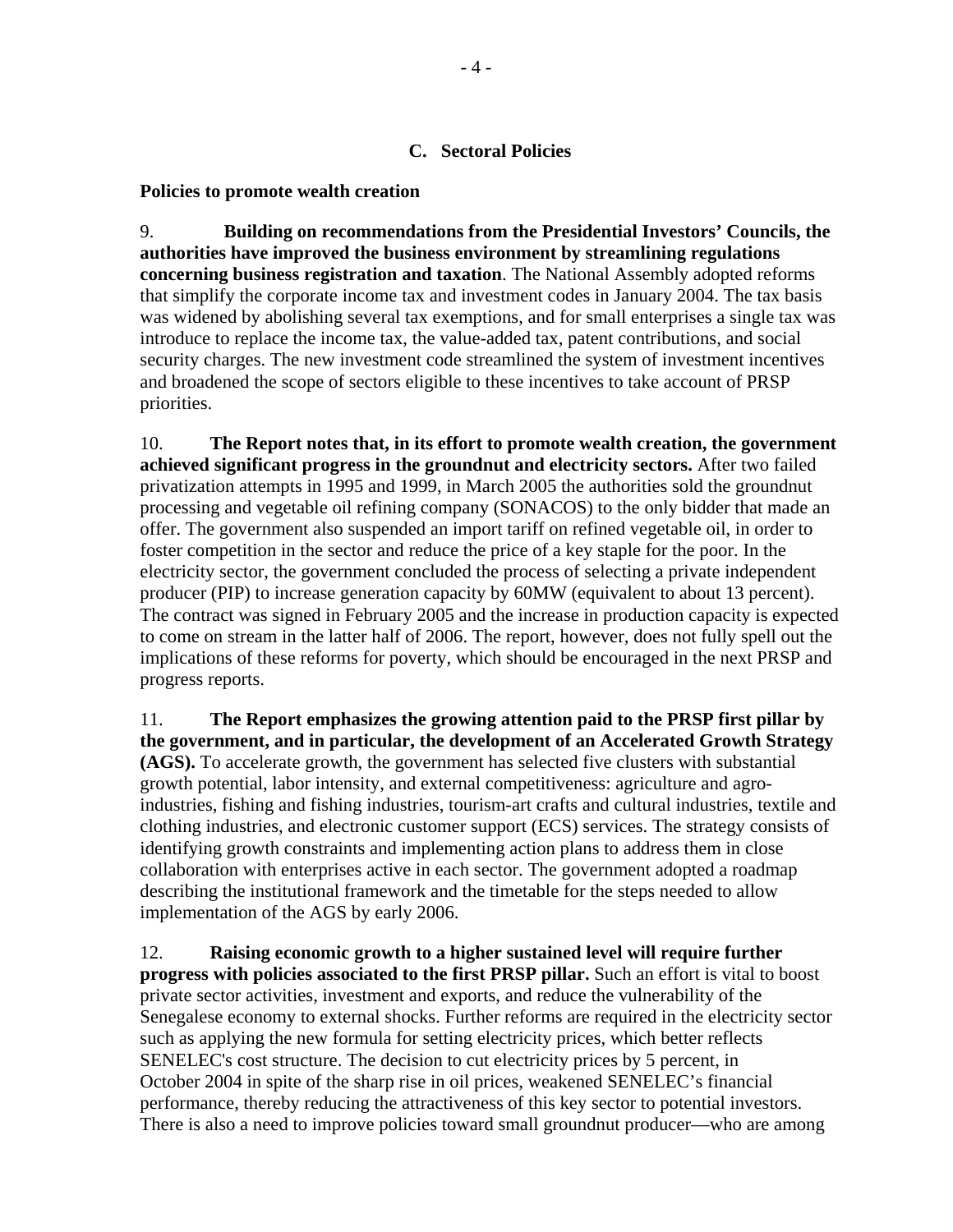the poorest groups in Senegal—with a view to reducing their vulnerability to external shocks. The next PRSP should also discuss how the large infrastructure projects (*les grands travaux du Chef de l'État* such as the new airport and the Dakar-Thiès Highway), if found viable, will contribute to promote economic growth and equity in Senegal. The government needs to finalize its new AGS, not only by identifying a set of actions to be implemented at the sectoral level, but even more by making a further effort to address transversal issues that were identified by the Presidential Investor Council as structural impediments to private sector development. These include problems in the areas of justice, financing, administrative barriers, and labor skills, which are viewed as major obstacles by both local and foreign investors. Finally, attention should be given to actions aimed at facilitating procedures for realization of collateral that will be key to foster the contribution of banks to private sector development.

# **Policies to promote capacity building and basic social services**

13. **Promoting capacity building has received increased attention from the Senegalese government, as it was well covered by the budget allocation in 2004**. The authorities have continued to implement their recruitment of 15,000 civil servants and launched a new remuneration strategy. They pursued the execution of two action plans supporting public expenditure management reforms (following recommendations of the Country Financial Accountability Assessment—CFAA and the Country Procurement Assessment Review—CPAR) that included the adoption of a new budget nomenclature, the simplification of expenditure channels through computerization, the improvement of cash and debt management, and the revision of the legal framework surrounding procurement and public-private partnerships (a new BOT law was adopted in April 2004). Following spending irregularities in 2003, which came to light in June  $2004$ ,<sup>7</sup> the authorities have, in consultation with the World Bank and the IMF, adopted a series of measures aimed at improving procurement practices, including curtailing the use of emergency procedures (without competitive tender), and a revision of procurement laws with a view to removing loopholes which facilitated these spending irregularities. The implementation of these measures has not been fully satisfactory, notably in view of the recent steep increase in single tender contracts. A new procurement Code is expected to be adopted by end 2006.

14. **The allocation of spending toward social sectors continued to improve as both the combined shares of education and health expenditures in total public expenditures ( 33 percent) and in GDP (8 percent) increased (by about 10 percent) in 2004**. There is nonetheless room to improve budget alignment with the PRSP as only about two thirds of the actions identified in the PRSP were reflected in the 2004 budget. The report showed that progress occurred in the education sector with an increase in gross enrollment in primary schools from 77 percent in 2003 to 80 percent in 2004, and the construction of 1,103 new classrooms. Similarly, in the health sector, positive results were achieved such an increase in the DTC3 immunization coverage from 59 percent in 2003 to 75 percent in 2004, higher

 $\overline{a}$ 

 $<sup>7</sup>$  These irregularities and the remedial actions implemented by the authorities are described in the Joint Staff</sup> Advisory Note (JSAN) on the first PRSP progress report (see IMF Country Report No. 05/115, paragraph 10).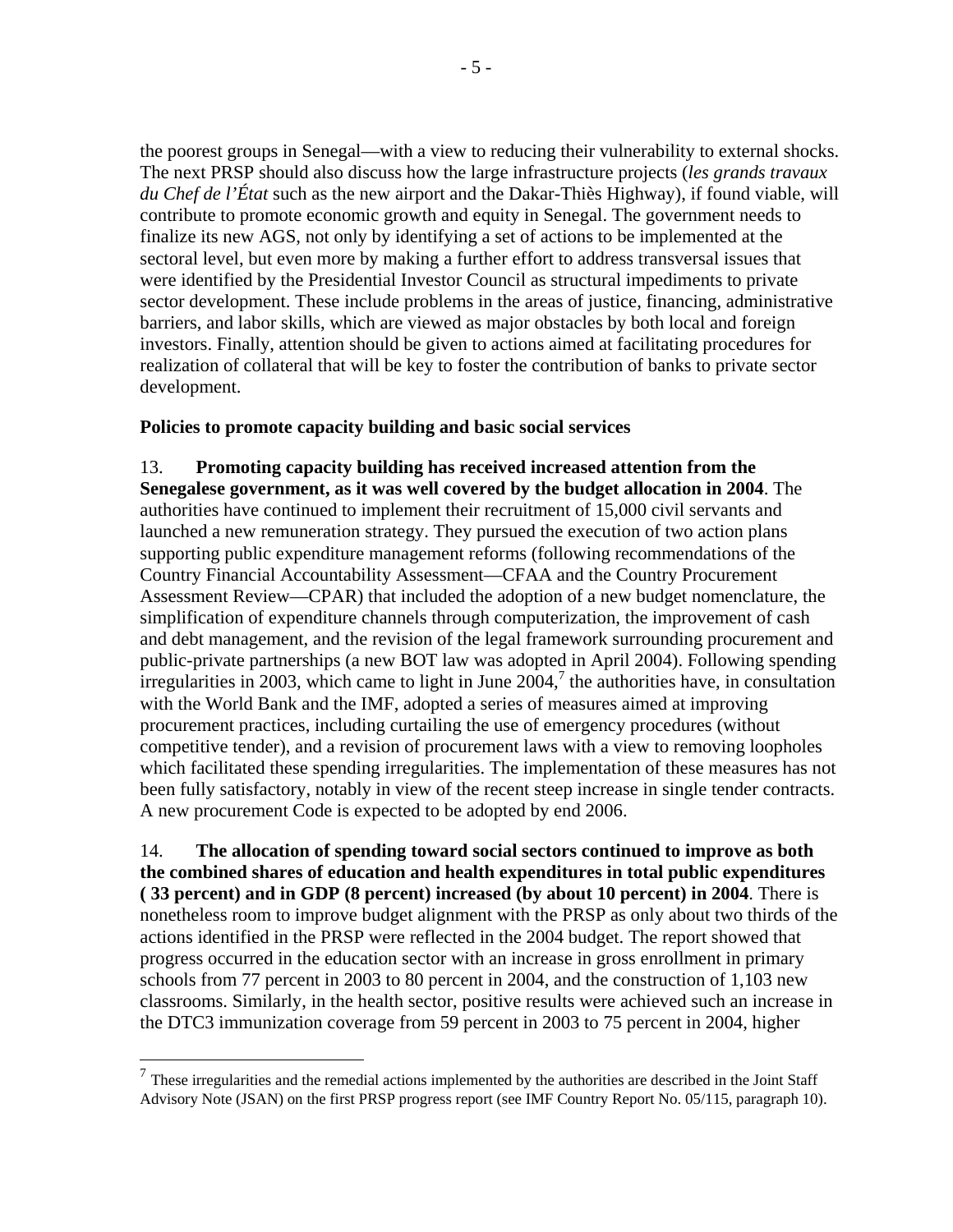primary care consultations (up by 8.7 percent between 2003 and 2004), and in the number of births assisted by trained personnel (from 54 percent in 2002 to 59 percent in 2004).

15. **The staffs welcome the attention given by the Report to the second PRSP pillar, but note that the government should address three major issues. First, there is a need to strengthen budgetary reforms and fiscal transparency.** In particular, significant upgrading is still required in the area of internal and external controls of budget execution in particular timely ex post control by the audit court—and state-owned enterprises. There is also a need to develop the budget on a programmatic basis, which has been postponed to the 2006 budget law, prepare the Consolidated Investment Budget and the 3-year investment program using an economic classification of expenditures, and ensure consistency between the table of government financial operations (TOFE) and the budget. Moreover the risks to public finances associated with large infrastructure projects need to be fully reflected in fiscal accounts. Improvement in expenditure tracking is also necessary to ensure that budget lines are spent as intended**.** The authorities should continue their efforts in these crucial areas as they should lead to higher transparency, more financial resources, and a better allocation of spending, both at the central and local government levels.

16. **Second, there is a lack of progress in the implementation of the decentralization strategy, which contributes to the weak delivery of basic public services in remote areas**. Although the legal decentralization framework was adopted in 1996, the central government has been transferring only limited and declining financial resources to local governments (transfers declined from FCFA 17 billion in 2003 to FCFA 14 billion in 2004). Not only are these transfers insufficient to match increasing decentralized spending responsibilities, but they also continue to be based on complex and erratic allocation rules. The next PRSP should devote increasing attention to the implementation of the decentralization strategy, including the much-anticipated decentralization of the execution of the Consolidated Investment Budget and the rationalization of financial transfers through the adoption of clear and predictable rules. The PRSP should also emphasize the need for enhanced capacity building at the local level as a prerequisite for successful decentralization.

17. **Finally, the government should accelerate the pace of reforms in education and health so that these two sectors can reach their MDGs.** Although these two sectors benefited from substantial financial resources, the share of the budget devoted to health (around 8 percent in 2004) remained below the 9.8 percent objective called for in the PRSP. Concurrently, the government should continue to improve access and utilization of basic health services through the strengthening of outreach activities, the implementation of its infrastructure development plan, and the implementation of the regulatory and legal frameworks for private health service provision and funding. It should also reinforce priority actions in the areas of the prevention of infectious diseases and the utilization of reproductive health services. In addition, it is recommended to better coordinating cross-sectoral activities, such as access to drinking water and sanitation that have a significant impact on health. In the education sector, there is a need to improve quality and performance of secondary education.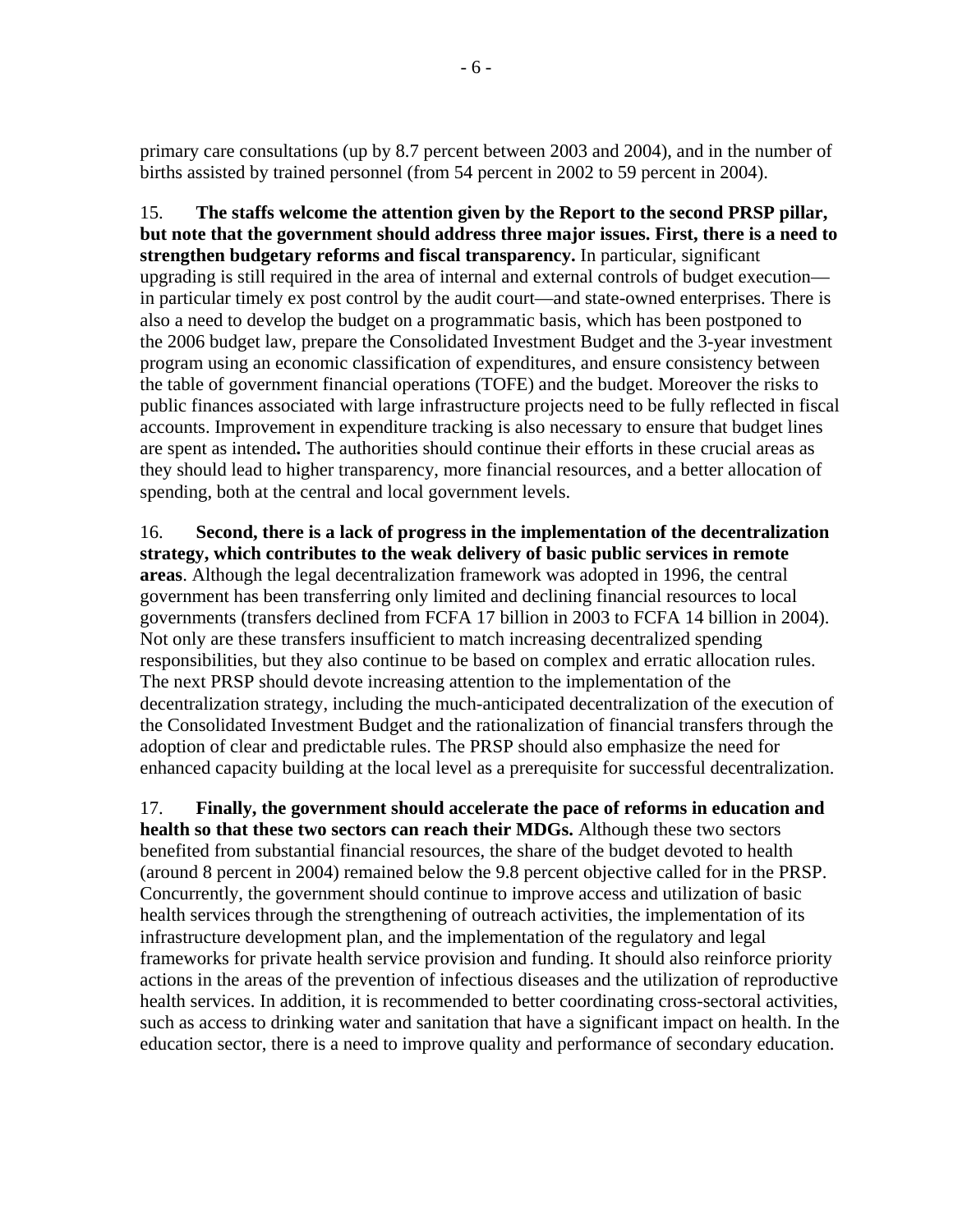**Policies to improve the living conditions of vulnerable groups** 

18. **Vulnerable groups are numerous and diverse in Senegal, including children, handicapped, elderly, and refugees**. The PRSP emphasized the need to improve the lives of vulnerable groups and prescribed actions to ensure that these groups do benefit from wealth creation and access to social services.

19. **As noted in the Report, this PRSP pillar received uneven attention from the Senegalese government in 2004.** The lack of emphasis is reflected in the relatively weak allocation of budgeted resources to vulnerable groups, most notably handicapped and elderly groups, and to the development of infrastructure benefiting the poorest segments of the population. There is also the absence of specific monitoring indicators for this pillar in the list presented in the Report. On the basis of this diagnostic, the government has committed to develop a global and coordinated strategy for national social protection in 2005. This strategy should include a new priority action plan for the short and medium terms, a better identification of the most groups most exposed to major risks and catastrophes as well as a series of monitoring indicators. It has also announced its intent to launch a programmatic budgeting approach, which should help improve the efficiency of public spending in these social sectors.

# **III. MONITORING AND EVALUATION**

20. **The government has placed evaluation and monitoring of its performance at the center of the PRSP.** During the course of 2004, the authorities reinforced the PRSP institutional framework, notably at the regional level, and sought to increase the participation of several stakeholders in the evaluation and the preparation of the Report. Yet, the Steering Committee, chaired by the Minister of Economy and Finance, only met once in June 2004, which is not enough to play its supervising and coordinating role. There is also a need to increase the participation of top government officials in the regular supervision and evaluation of the PRSP to foster ownership and momentum.

21. **Progress was realized with the finalization of a set of PRSP monitoring indicators through an intense dialogue with development partners operating in the country**. These indicators have been used to evaluate the implementation of the PRSP in 2004. Yet, coverage remains incomplete since: (i) statistical data are still missing in key areas such as rural roads and procurement; and (ii) there has been no specific indicator selected for monitoring progress in the living condition of the most vulnerable groups. The next PRSP should also indicate how the government intends to improve its capacity to monitor and analyze poverty determinants and outcomes across the country for the period after the latest national survey was carried out (2001/2002). Improving such capacity will enhance the government's effort to implement its PRSP agenda over the next few years.